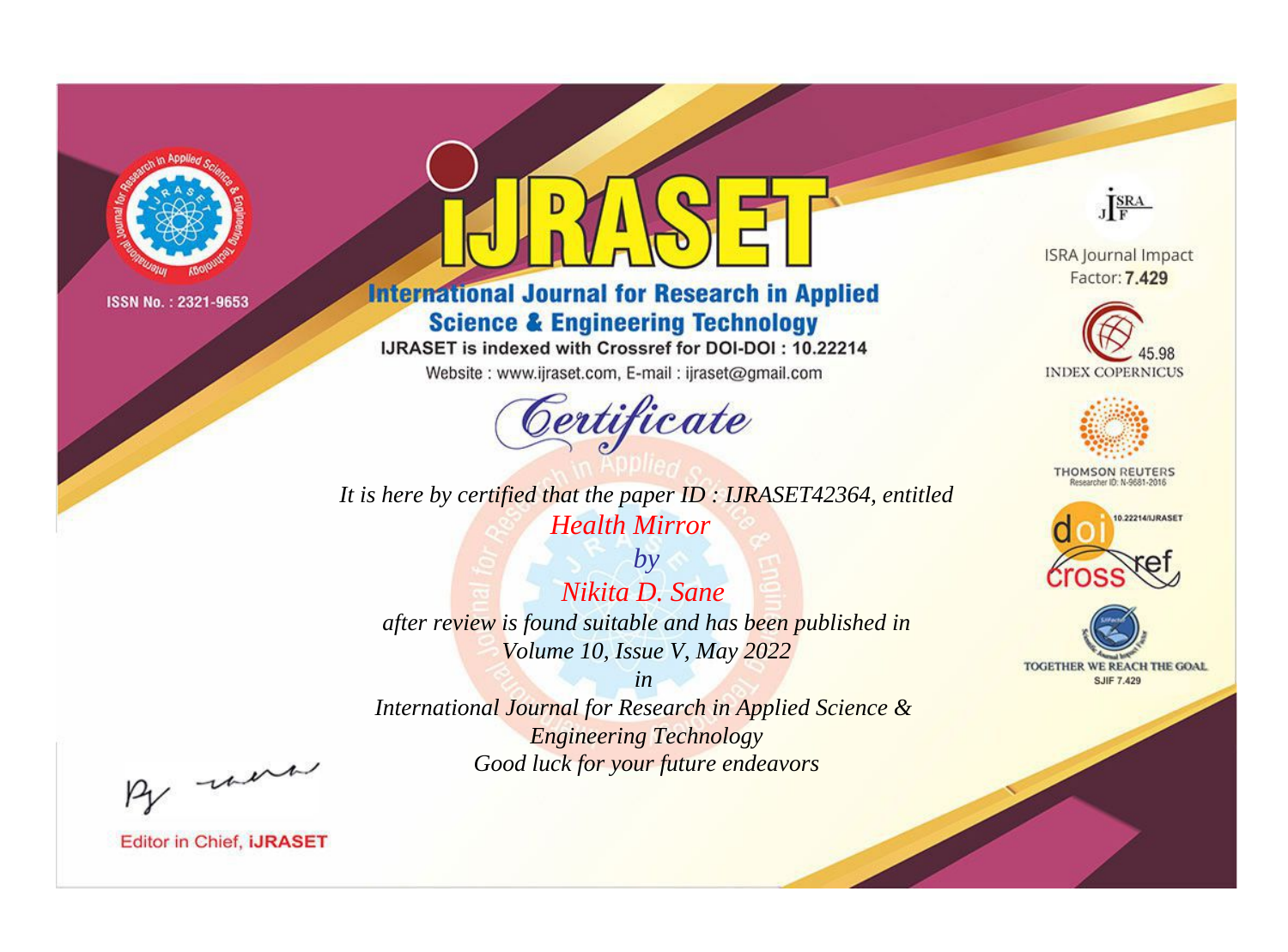

# **International Journal for Research in Applied Science & Engineering Technology**

IJRASET is indexed with Crossref for DOI-DOI: 10.22214

Website: www.ijraset.com, E-mail: ijraset@gmail.com



**ISRA Journal Impact** Factor: 7.429

JERA





**THOMSON REUTERS** 



TOGETHER WE REACH THE GOAL **SJIF 7.429** 

*It is here by certified that the paper ID : IJRASET42364, entitled Health Mirror*

*by Nikita S. Sawant after review is found suitable and has been published in Volume 10, Issue V, May 2022*

*in* 

*International Journal for Research in Applied Science & Engineering Technology Good luck for your future endeavors*

By morn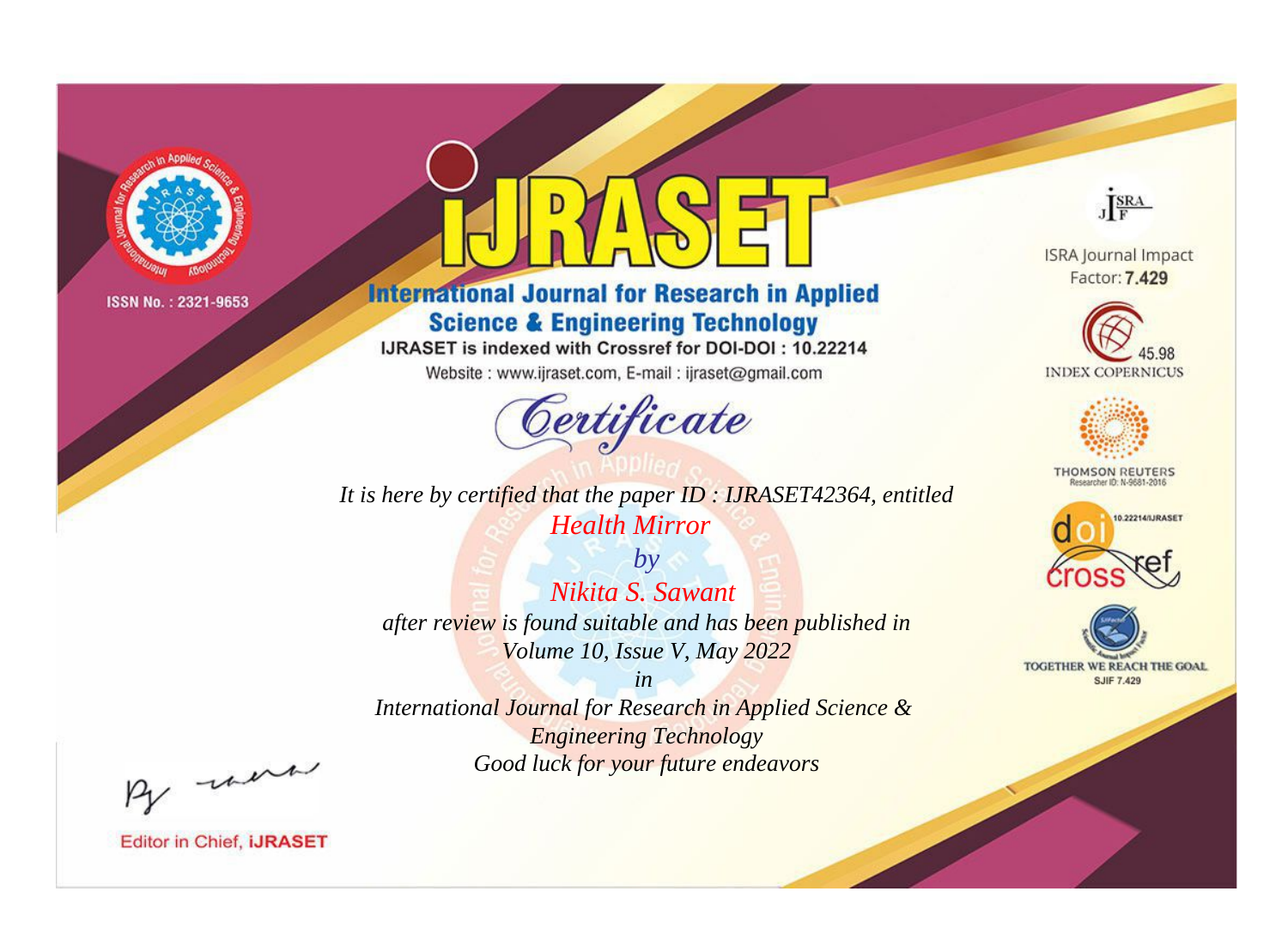

# **International Journal for Research in Applied Science & Engineering Technology**

IJRASET is indexed with Crossref for DOI-DOI: 10.22214

Website: www.ijraset.com, E-mail: ijraset@gmail.com



**ISRA Journal Impact** Factor: 7.429

JERA





**THOMSON REUTERS** 



TOGETHER WE REACH THE GOAL **SJIF 7.429** 

*It is here by certified that the paper ID : IJRASET42364, entitled Health Mirror*

*by Priya R. Pal after review is found suitable and has been published in Volume 10, Issue V, May 2022*

*in* 

*International Journal for Research in Applied Science & Engineering Technology Good luck for your future endeavors*

By morn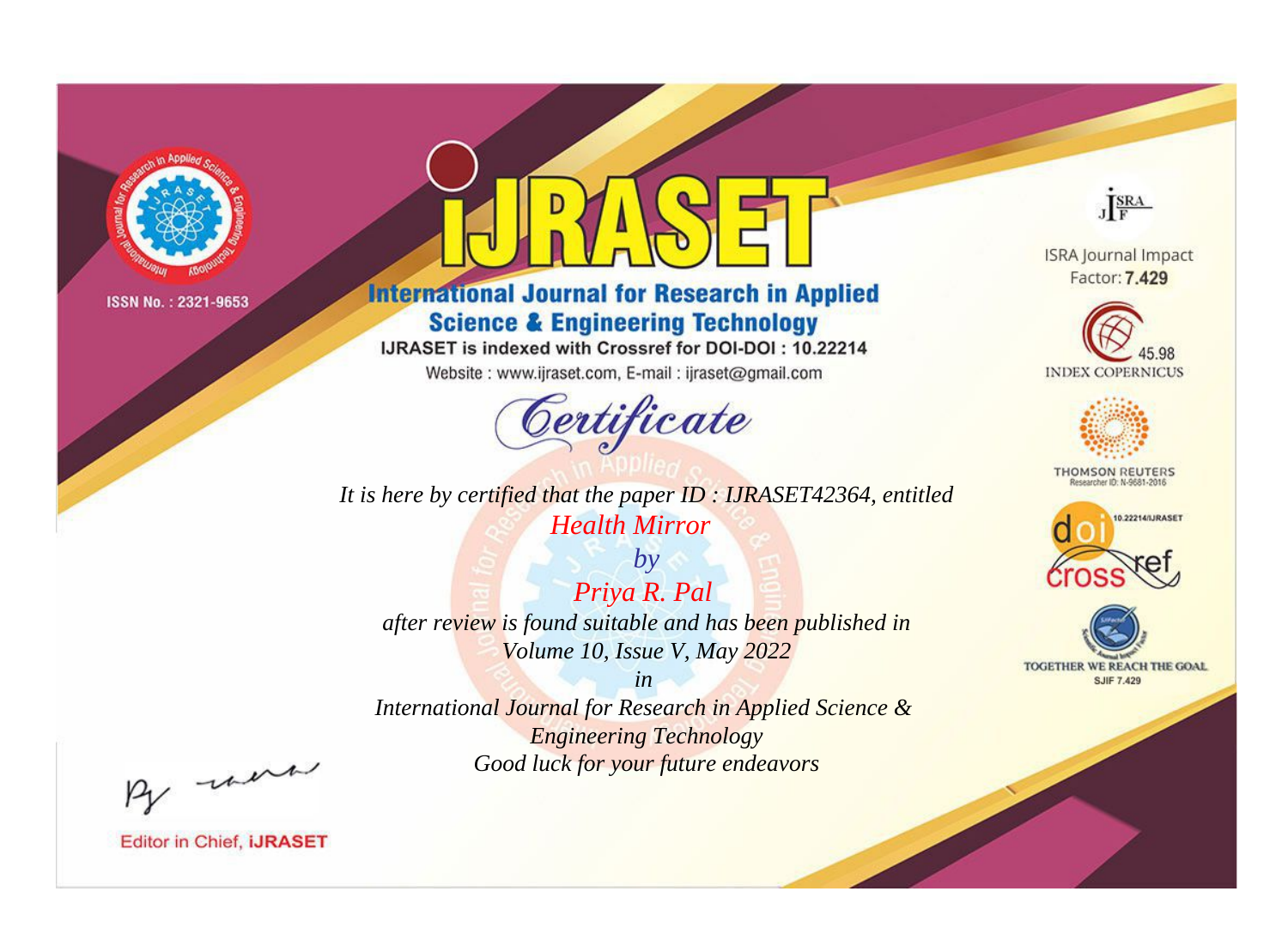

# **International Journal for Research in Applied Science & Engineering Technology**

IJRASET is indexed with Crossref for DOI-DOI: 10.22214

Website: www.ijraset.com, E-mail: ijraset@gmail.com



**ISRA Journal Impact** Factor: 7.429

JERA





**THOMSON REUTERS** 



TOGETHER WE REACH THE GOAL **SJIF 7.429** 

*It is here by certified that the paper ID : IJRASET42364, entitled Health Mirror*

*by Shreeraj S. Jain after review is found suitable and has been published in Volume 10, Issue V, May 2022*

*in* 

*International Journal for Research in Applied Science & Engineering Technology Good luck for your future endeavors*

By morn